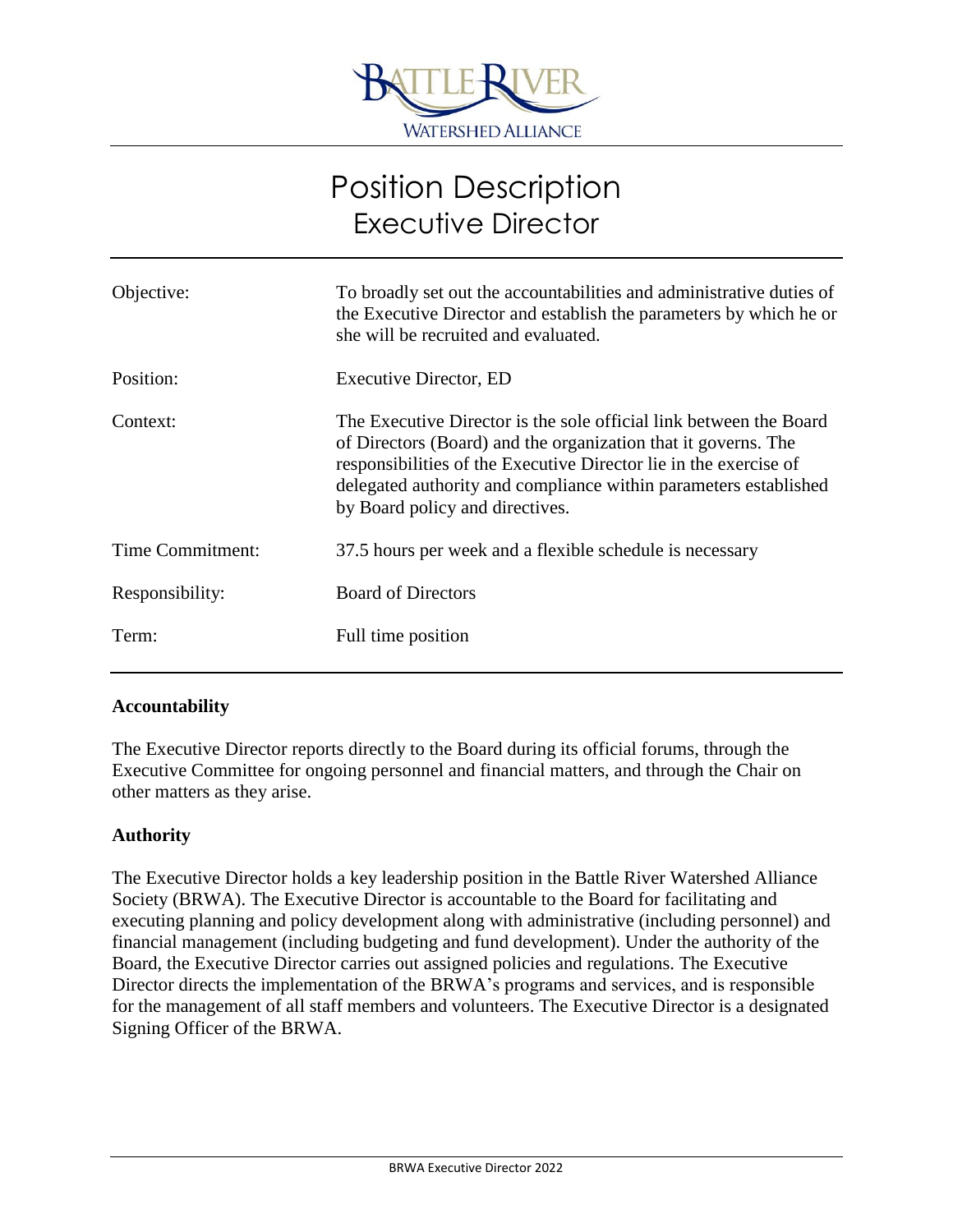

# **Responsibility**

1. Visioning

In support of the Board, the Executive Director:

- Participates in the creation and communication of the BRWA vision
- Develops programs and services that serve the vision, within the policy guidelines set by the Board.
- 2. Governance
	- Attends all Board meetings, and is an *ex officio* member of all committee meetings
	- Coordinates with, and assists, the Board in organizational development
	- Provides orientation for Board members and committee chairs
	- Acts as a consultant to the Board and its committees
	- Supports the Board and its Committees as needed, balancing the resources available to the demands of the Board and its committees
- 3. Strategic Planning
	- Conducts internal and external environmental scans to identify emerging issues affecting the BRWA. The internal scan brings to the Board's attention issues arising from within the BRWA, such as the increased need for technological resources or contract services. The external scan identifies issues that may have an impact on the BRWA, such as change in provincial funding policies. Sets specific organizational goals and outcomes, under the direction of the Board.
	- Sets goals for management practices
	- Sets program and service goals
	- Identifies the resources required to achieve the goals
	- Communicates with key stakeholders to identify the changing needs and conditions of the communities that are served by the BRWA.
	- Explores, evaluates and develops alternative scenarios and plans to assist the Board in achieving its vision.
- 4. Policy Management
	- Administers the day-to-day operations of the BRWA
	- Directs the staff's implementation of policy
	- Prepares procedure statements for Board policies
- 5. Leadership
	- Oversees the operation of the BRWA and its staff at its office in Camrose
	- Works in collaboration with staff, key stakeholders, and relevant community agencies and groups, to accomplish shared objectives and responsibilities
	- Encourages team-building by facilitating open communication and positive working relationships with staff and volunteers
	- Establishes control and follow-up mechanisms for the BRWA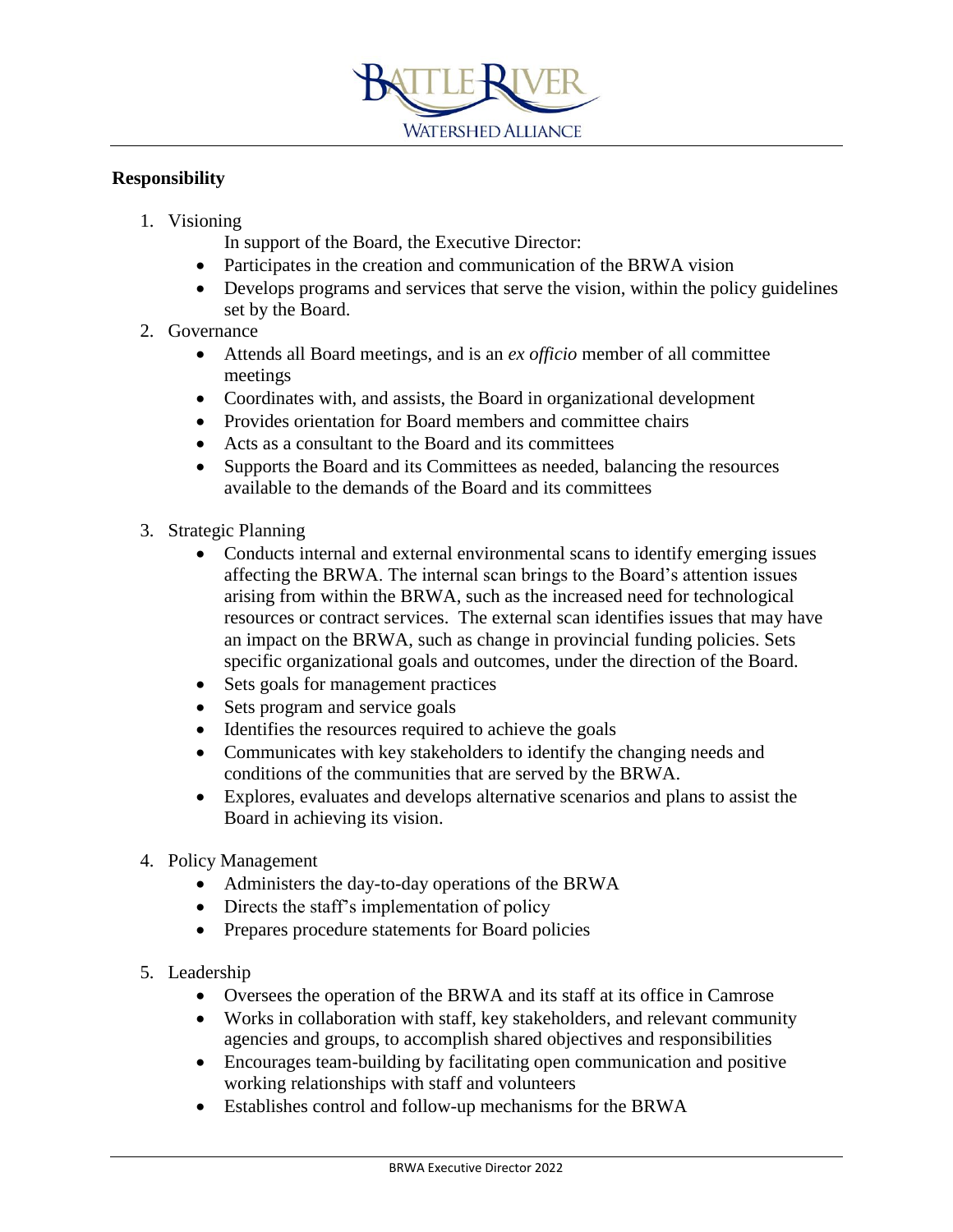

- 6. Personnel Management
	- Interprets Board policy decisions to staff, volunteers and contractors
	- Hires, supervises, evaluates, and releases staff
	- Supervises the management (recruitment, selection, orientation, and training) of BRWA Volunteers
	- Supervises the hiring of contractors and consultants
	- Trains and motivates staff and volunteers
	- Oversees and strengthens volunteer recognition program
	- Sets clear, results-oriented goals, with realistic and measurable outcomes
	- Supports goal achievement, coaches and monitors performance
	- Assists individual skill development in the BRWA
	- Supports and encourages staff initiatives
	- Observes and evaluates staff performance
	- Provides regular, appropriate, and constructive feedback
	- Assists the Executive Committee in personnel matters
	- Ensures that human resource policies are followed within staff structure
- 7. Financial Management
	- Oversee the financial management of BRWA
	- Actively researches and pursues diverse funding opportunities for BRWA
	- Manages the preparation of operational and technical grant applications, and other fundraising and fund development initiatives
	- Ensure all programs and projects are delivered within budget and timelines in accordance with BRWA's Annual Operating Plan
	- Implements the Board's policies for the allocation and distribution of resources
	- Ensures the maintenance of sound bookkeeping procedures
	- Provides the Board (Treasurer) with regular statements of revenues and expenditures
	- Administers the funds of the BRWA, according to the budget approved by the Board
	- Advises the Executive Committee on financial matters
	- Encourages fiscal responsibility and stewardship throughout the organization
	- Functions as a signing officer within the guidelines provided by the Board
- 8. Risk Analysis
	- Evaluates, in broad-based terms, the potential assets and liabilities of a project, proposal, or strategy
	- Makes sure that both risks and opportunities have been identified and evaluated
	- Assesses potential threats to the BRWA's image
	- Assesses the risks to the BRWA's financial security and growth
	- Provides regular, reliable, and comparable reports on the BRWA's progress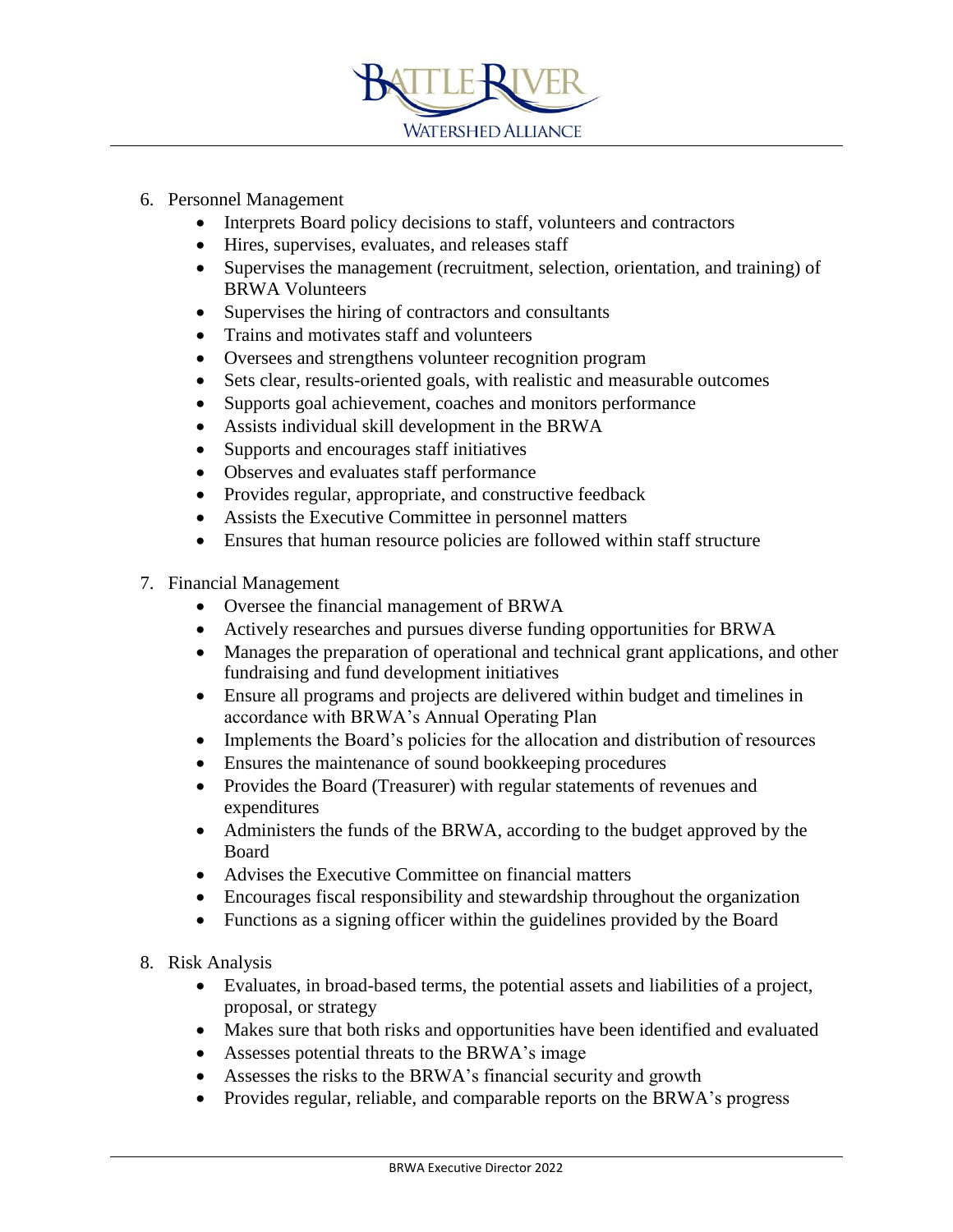

- 9. Public Relations and Promotion Management
	- Promotes community awareness of the BRWA's vision, mission and values
	- Participates in networking and community relations activities on behalf of the BRWA
	- Builds strong working relationships with others, both inside and outside the BRWA, and enlists their support for accomplishing tasks
	- Assists the Education and Communications Committee in preparing programs, and acts as a spokesperson for the BRWA and its programs in the community
	- Works with key external stakeholder groups
	- Identifies and researches funding opportunities
	- Facilitates a communication plan that informs the community of the activities and direction of the BRWA
	- Seeks public speaking opportunities
	- Supervises the membership recruitment campaign

# **Evaluation**

The Executive Director is subject to the performance appraisal process as conducted by the Executive Committee or Chair. He or she will assist in the assessment of organizational outcomes; recommending changes when necessary. The Executive Director will also inform the Board of Directors about situations that affect the Executive Director's ability to meet his / her goals

# **Personal Characteristics**

The Executive Director should demonstrate competence in some or all of the following:

- *Adaptability:* Demonstrate a willingness to be flexible, versatile and/or tolerant in a changing work environment while maintaining effectiveness and efficiency.
- *Behave Ethically:* Understand ethical behaviour and business practices, and ensure that his/her own behaviour and the behaviour of others are consistent with these standards and align with the vision, mission and values of the organization.
- *Build Relationships:* Establish and maintain positive working relationships with others, both internally and externally, to achieve the goals of the organization.
- *Communicate Effectively:* Speak, listen and write in a clear, thorough and timely manner using appropriate and effective communication tools and techniques.
- *Creativity/Innovation:* Develop new and unique ways to improve operations of the organization and to create new opportunities.
- *Focus on Stakeholder Needs:* Anticipate, understand, and respond to the needs of internal and external stakeholders to meet or exceed their expectations within the organizational parameters.
- **Foster Teamwork:** Work cooperatively and effectively with others to set goals, resolve problems, and make decisions that enhance organizational effectiveness.